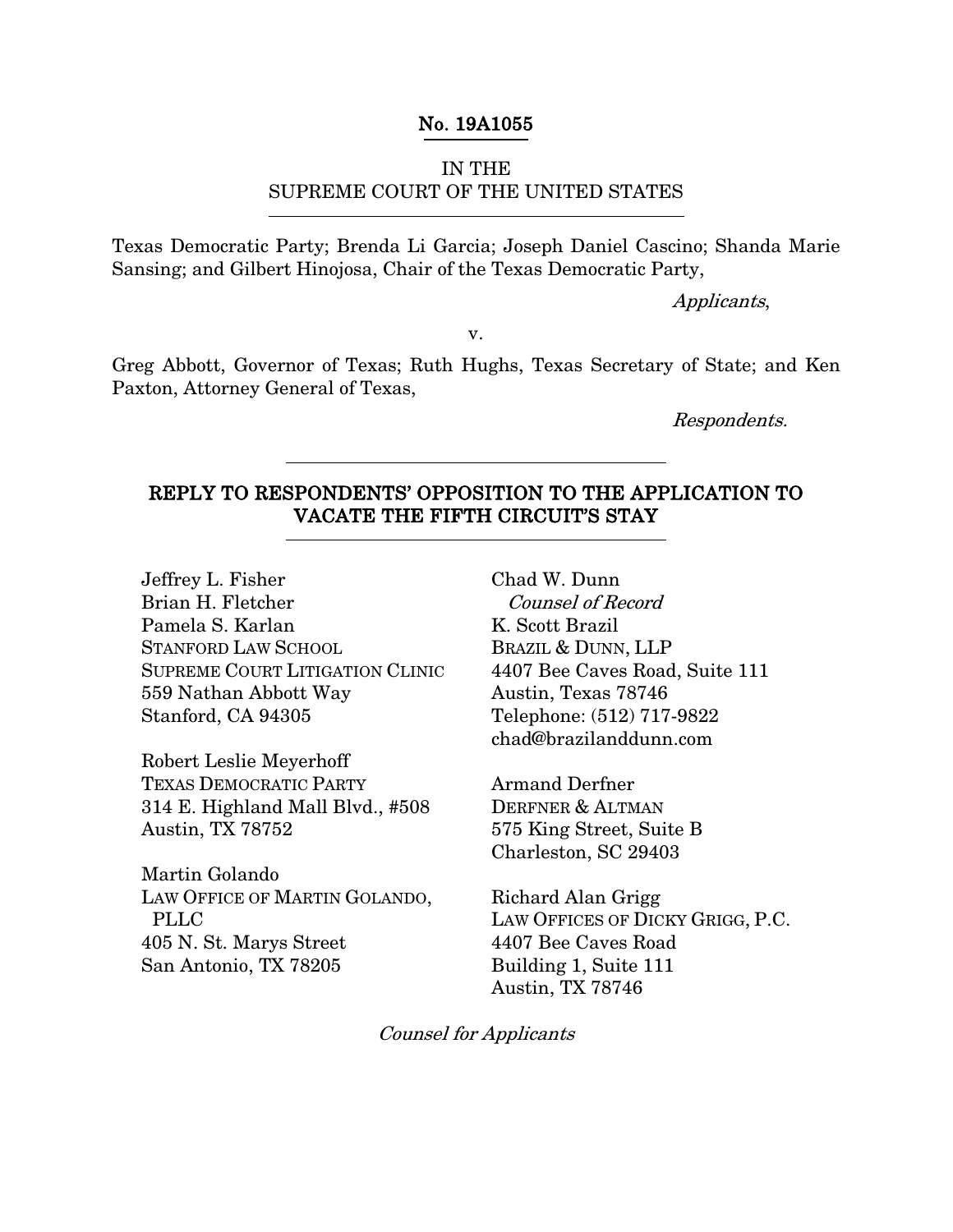# TABLE OF CONTENTS

| I.<br>The State's Arguments About the Twenty-Sixth Amendment Are         |  |
|--------------------------------------------------------------------------|--|
| II.<br>The State's Argument Regarding the Timing of this Application Are |  |
|                                                                          |  |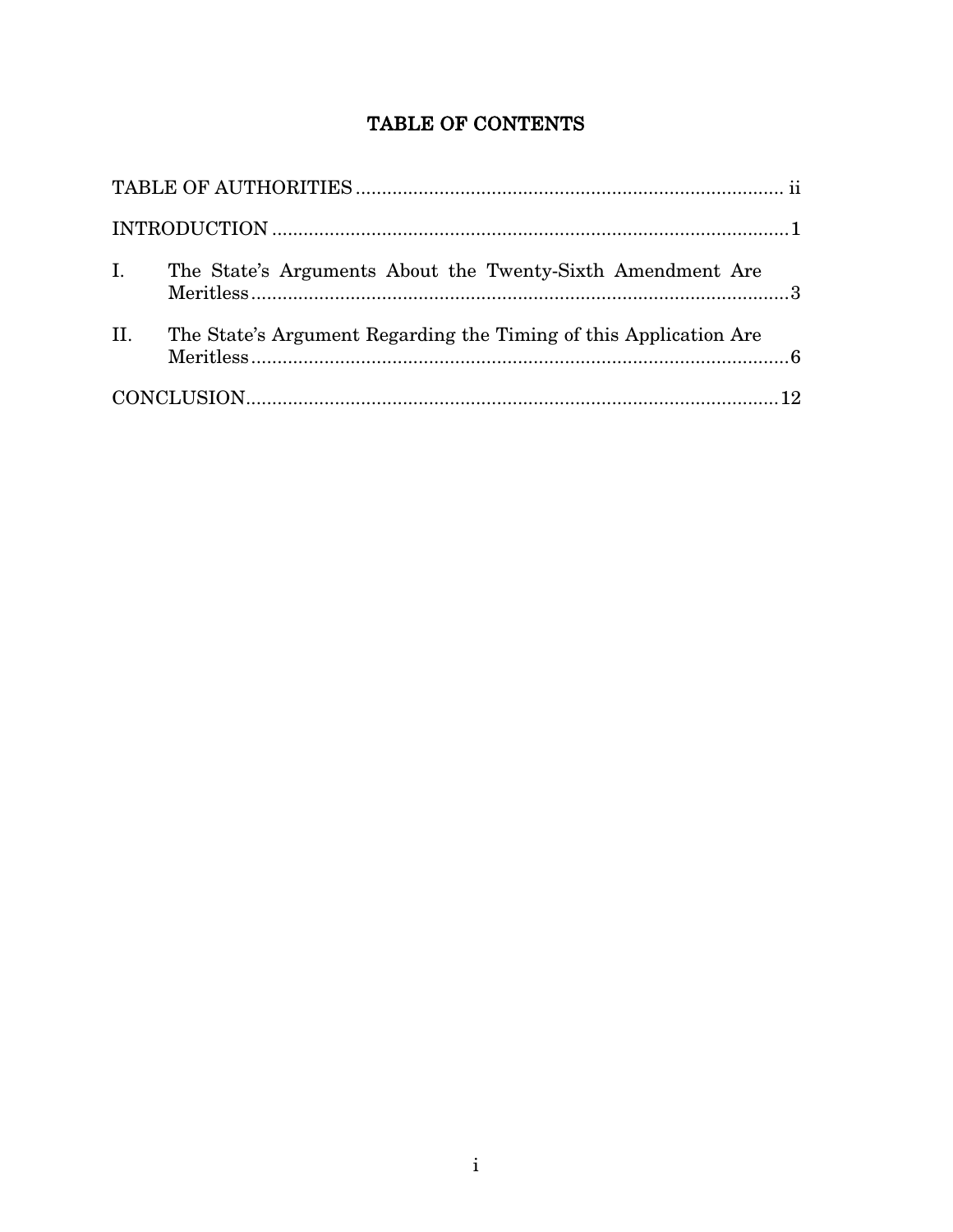# TABLE OF AUTHORITIES

## Cases

| Califano v. Westcott,                             |
|---------------------------------------------------|
| Guinn v. United States,                           |
| McDonald v. Bd. of Election Comm'rs,              |
| OCA-Greater Houston v. Texas,                     |
| Purcell v. Gonzalez,                              |
| Republican Nat'l Comm. v. Democratic Nat'l Comm., |
| Sessions v. Morales-Santana,                      |
| In re State,                                      |
| Texas Democratic Party v. DeBeauvoir,             |
| <i>Ex parte Young,</i>                            |
| <b>Constitutional Provisions</b>                  |
|                                                   |
|                                                   |
|                                                   |
|                                                   |
| <b>Statutes</b>                                   |
|                                                   |
|                                                   |
|                                                   |
|                                                   |
| <b>Other Authorities</b>                          |

| U.S. Census Bureau, Citizen-Voting Age Population: Texas (Nov. 15, |  |
|--------------------------------------------------------------------|--|
|                                                                    |  |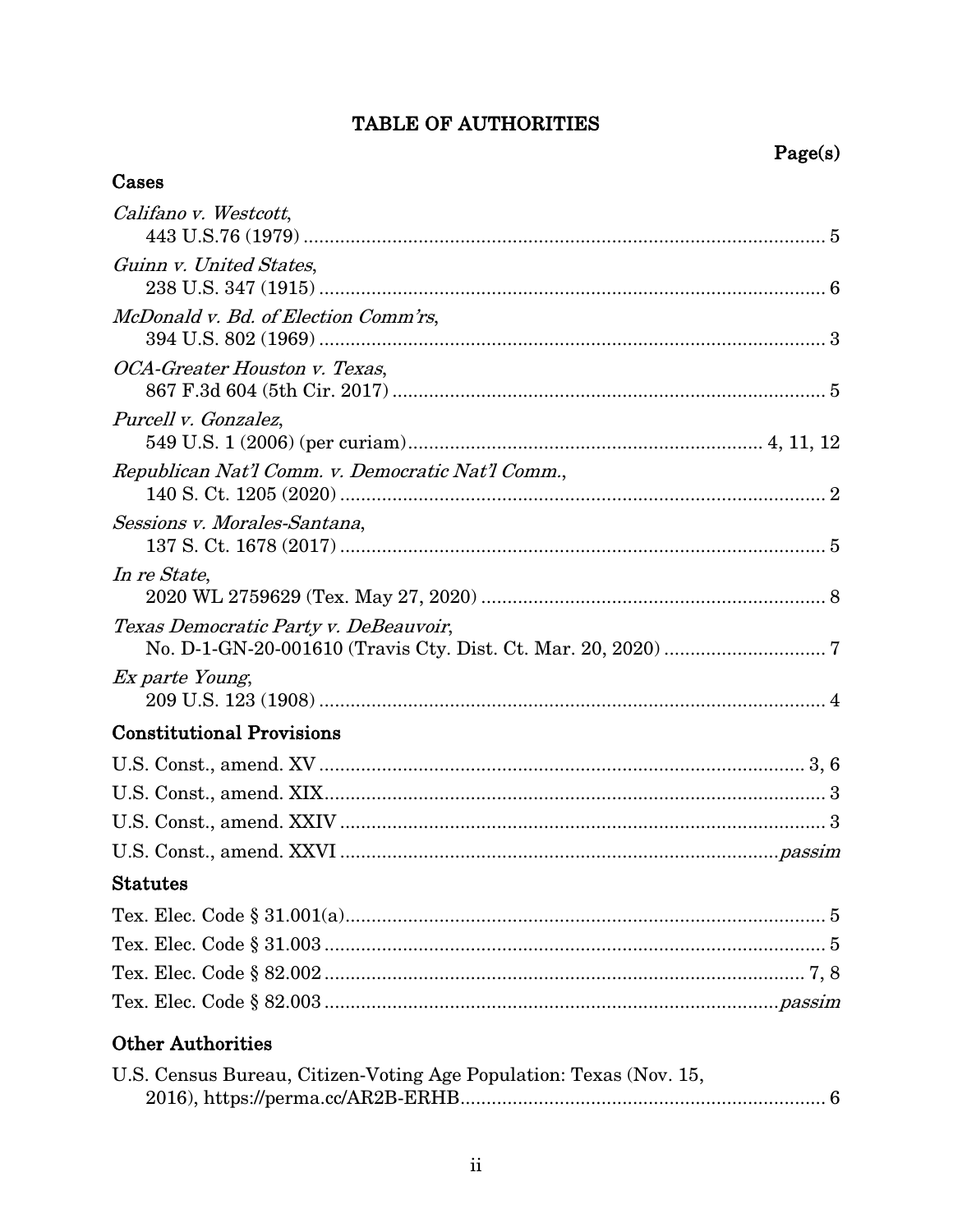#### <span id="page-3-0"></span>INTRODUCTION

Respondents (hereafter collectively "the State") acknowledge that Texas is scrambling in the face of COVID-19 to figure out how to enable citizens to cast their ballots safely in the upcoming primary and general elections, and that it has not succeeded as of now in doing so. Resp. Opp. 4-6. And the State does not seriously contest that voting by mail would provide such a mechanism. Indeed, Texas unconditionally allows some voters to do so already, but it restricts this form of voting to citizens who are over the age of sixty-five on election day. See Tex. Elec. Code § 82.003. Senior citizens in Texas do not face the burden of going to a polling place in person and risking their health or the health of their loved ones in order to exercise their right to vote. Younger citizens do. Indeed, the State went out of its way to obtain a ruling from the state supreme court compelling precisely that result.

In Texas, a citizen's age, standing alone, determines whether he or she has an unconditional right to vote by mail. This differentiation among voters violates the plain text of Twenty-Sixth Amendment, which provides in pertinent part that "[t]he right of citizens of the United States, who are eighteen years of age or older, to vote shall not be denied *or abridged* by the United States or by any State on account of age." U.S. Const., amend. XXVI, § 1 (emphasis added). The district court, recognizing this constitutional flaw in Texas's vote-by-mail regime, issued a preliminary injunction requiring that, during the pendency of the COVID-19 pandemic, the state extend vote-by-mail to all citizens, regardless of age. The court of appeals, however, stayed that injunction on the unsupportable theory that as long as Texas does not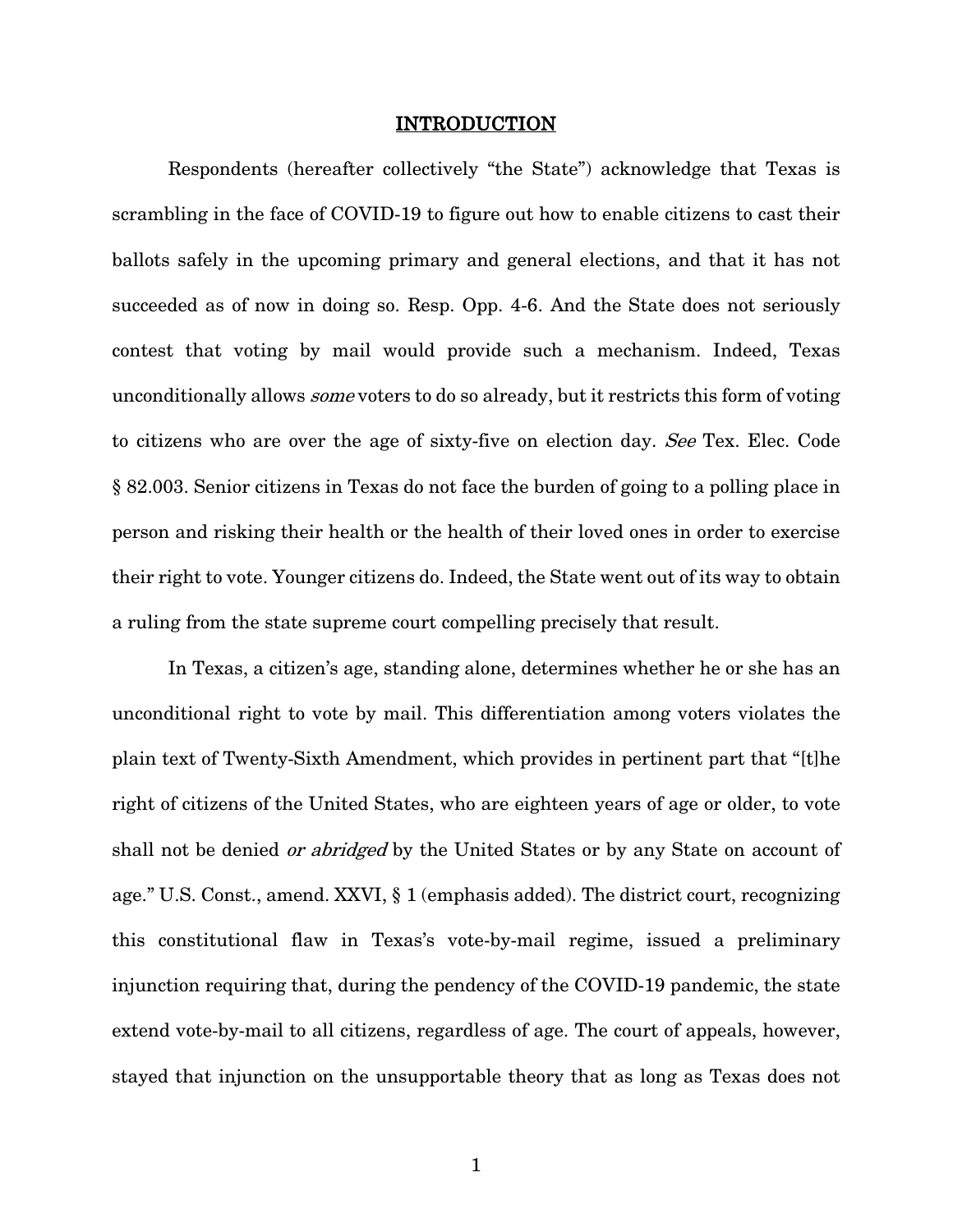take away a voter's "only shot at exercising the franchise," Application App. 15, the State's decision to treat voters differently on account of age somehow does not "implicate" the Twenty-Sixth Amendment, id. 20.

The application explains in detail why it is likely that this case could and very likely will be reviewed here upon final disposition in the court of appeals, why the court of appeals was demonstrably wrong in deciding to issue the stay, and why applicants are likely to be seriously and irreparably injured by the stay.

The flurry of arguments in the State's opposition ultimately boils down to two propositions. First, the State asserts that because "[t]here is no constitutional right to vote by mail," Resp. Opp. 2, the Twenty-Sixth Amendment has nothing to say about Section 82.003's age-based restriction of mail-in ballots. Second, the State argues that this Court should not reinstate the district court's preliminary injunction because it somehow came both too soon and too late: too soon, because applicants and the district court should have waited during the pendency of state-court litigation involving a different provision of Texas law, and too late, because the district court granted its injunction on "the eve of an election," Resp. Opp. 1 (quoting *Republican Nat'l Comm.* v. Democratic Nat'l Comm., 140 S. Ct. 1205, 1207 (2020))—if by "eve," one means two months before one of the elections it affects and nearly six months before the other.

<span id="page-4-0"></span>Both of those propositions are meritless.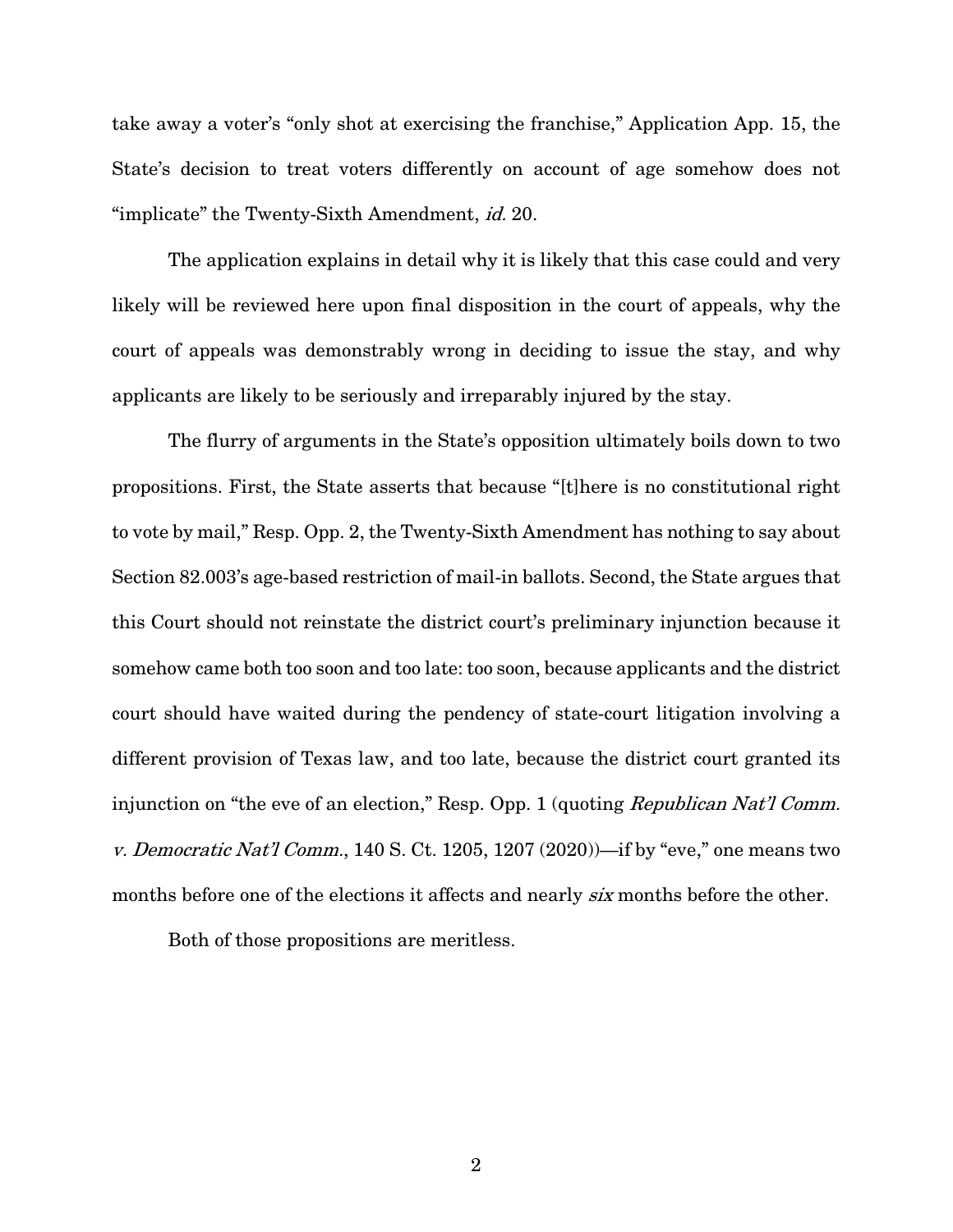### I. The State's Arguments About the Twenty-Sixth Amendment Are Meritless.

1. The linchpin of the State's merits-related arguments is its mistaken assumption (shared by the Fifth Circuit) that "the right to vote is not at issue" in this case because there is no constitutional right to "'receive [and cast] absentee ballots,'" Resp. Opp. 16-17 (quoting McDonald v. Bd. of Election Comm'rs, 394 U.S. 802, 807 (1969) (bracketed material supplied by respondents).

<span id="page-5-0"></span>The State misperceives the nature of the constitutional claim. Applicants have never asserted an abstract constitutional right to vote absentee. Applicants freely acknowledge that if Texas had required *all* voters to vote in person at the polls, the federal Constitution would be silent.

Rather, applicants claim only that once Texas sets up its election system, the Twenty-Sixth Amendment forbids the state from treating voters differently "on account of age" in a way that favors some voters over others. Indeed, the State seems to recognize this when it observes that "[p]etitioners do not claim a constitutional right to a mail-in ballot, only equality based on age." Resp. Opp. 23.

Having created an unconditional right for some voters to vote by mail in Chapter 82 of its Election Code, Texas cannot restrict that right on bases forbidden by the Constitution. As the application explains, the Twenty-Sixth Amendment mirrors the Fifteenth, Nineteenth, and Twenty-Fourth Amendments. Application 10- 16. There can be no doubt whatsoever that if a state that limited voting by mail to white voters, or to women, or to taxpayers, it would violate *those* amendments, regardless of whether black voters, or male voters, or voters who pay no taxes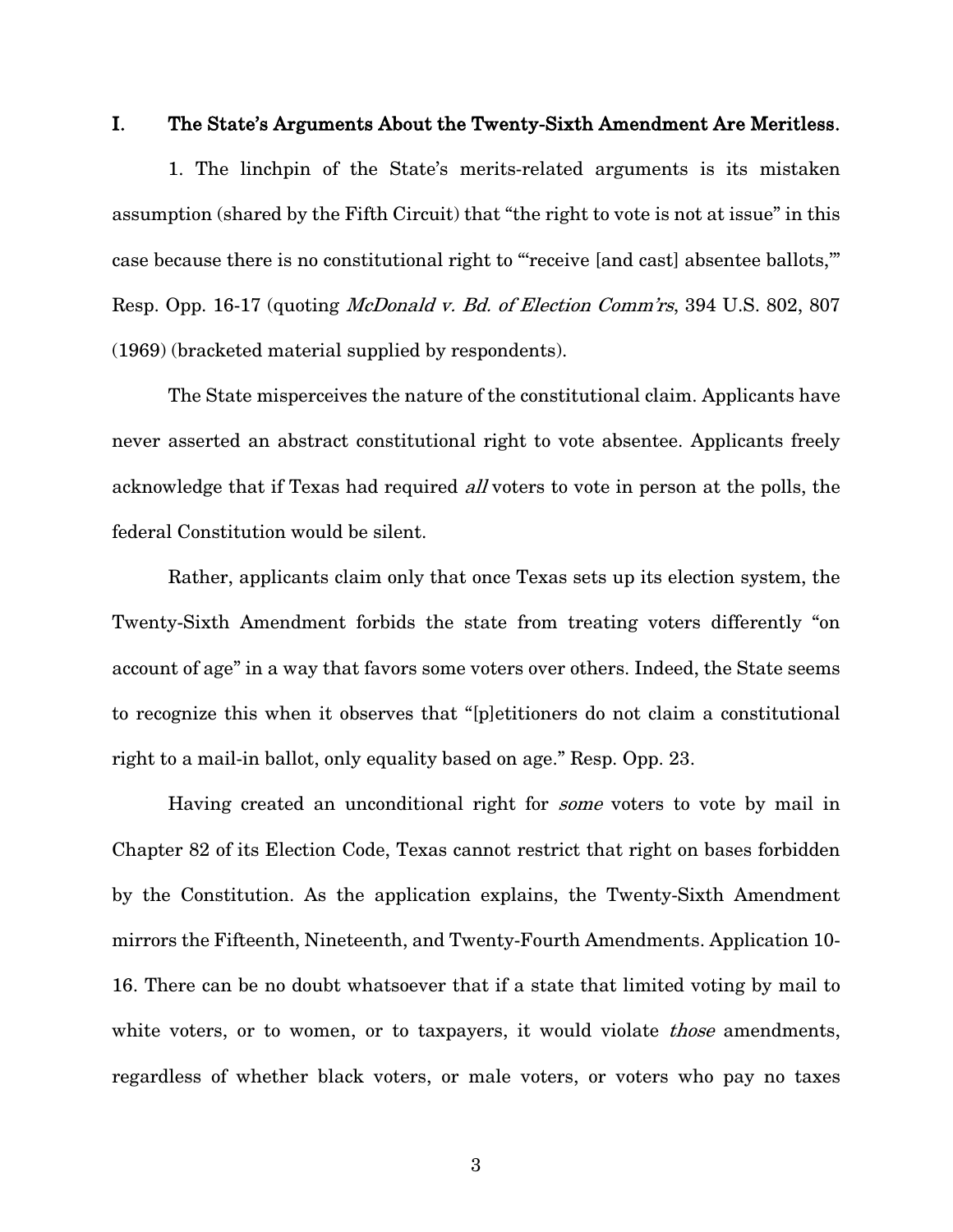remained free to vote in person. The same rule obtains when it comes to the Twenty-Sixth Amendment. Texas can no more limit vote-by-mail to voters over the age of sixty-five than it could limit its early voting period only to voters under the age of sixty-five (perhaps on the theory that older voters are less likely to face childcare or employment responsibilities that make it difficult to get to the polls on a Tuesday). Whatever right to vote a state creates—whether it involves polling hours, early voting, or vote-by-mail—must be extended to all voters without regard to their race, their sex, their payment of a tax . . . . or their age.

2. Once the Twenty-Sixth Amendment claim is properly understood, the State's argument that applicants "have not shown irreparable harm because no state action impacts their right to vote," Resp. Opp. 2, see also id. at 26, evaporates. Applicants' right to vote has been *abridged* relative to the right given to voters over the age of sixty-five. It is abridged in that younger voters, but not older ones, are required to choose either (1) to risk serious illness by voting in person at sites the State is still trying to "adapt," id. at 6, to the realities of COVID-19, or (2) to forgo voting in critical elections. If fear of COVID-19 "drives honest citizens out of the democratic process," this will undermine "our participatory democracy." Purcell v. Gonzalez, 549 U.S. 1, 4 (2006) (per curiam). The recent debacles in states across the country show that Texas's decision to restrict no-excuse voting by mail to older voters will have a strong, negative impact on voters under the age of sixty-five.[1](#page-6-2)

<span id="page-6-2"></span><span id="page-6-1"></span><span id="page-6-0"></span><sup>&</sup>lt;sup>1</sup>The Fifth Circuit correctly rejected the State's arguments (which it tries to renew here) that none of the respondents are amenable to suit under Ex parte Young, 209 U.S. 123 (1908). See Application App. 11. The State offers no response to the Fifth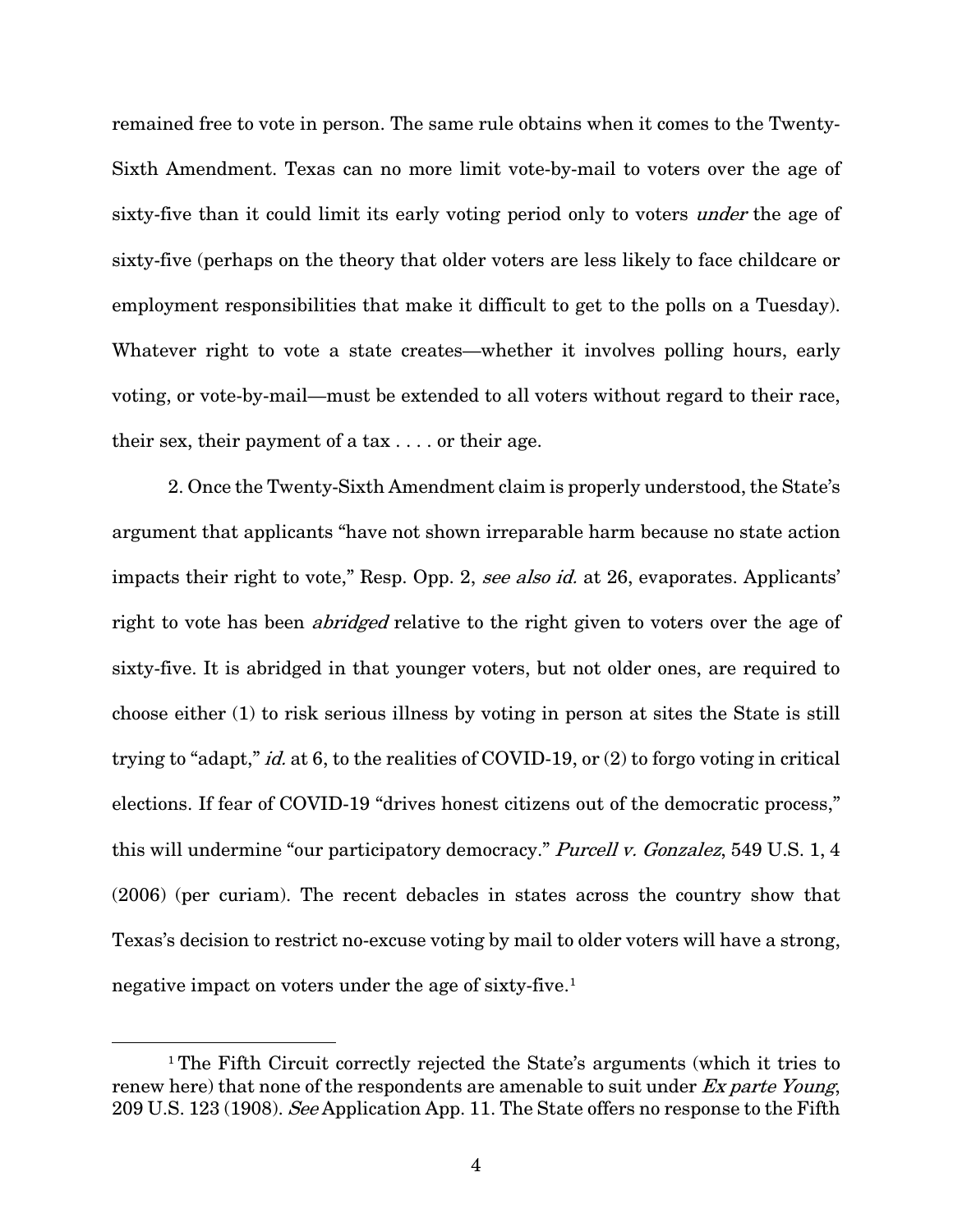3. In a last-ditch effort to prevent applicants from voting by mail in the upcoming elections, the State argues that even if this Court were to hold that the Twenty-Sixth Amendment means what it says, "the district court ordered the wrong remedy." Resp. Opp. 23. The State suggests that the district court should have taken the right to vote by mail away from voters over the age of sixty-five, rather than extending it to voters under the age of sixty-five.

While it is true that a state *could* cure a Twenty-Sixth Amendment violation by leveling down, this Court recently "reiterated" that when courts impose a remedy, "extension, rather than nullification" is "[o]rdinarily," the ""proper course" for a court to take. Sessions v. Morales-Santana, 137 S. Ct. 1678, 1699 (2017) (quoting Califano v. Westcott, 443 U.S.76, 89 (1979)).

<span id="page-7-2"></span><span id="page-7-0"></span>Here, there are several reasons why the district court was correct to require leveling up, at least with respect to its preliminary injunction.

For Texas to cure the Twenty-Sixth Amendment violation by leveling down, the State would have to strip the ability to cast an absentee ballot from millions of voters. One in six Texas citizens of voting age (more than three million citizens all

<span id="page-7-1"></span>Circuit's reliance on OCA-Greater Houston v. Texas, 867 F.3d 604 (5th Cir. 2017), which had held that "[t]he facial invalidity of a Texas election statute is, without question, fairly traceable to and redressable by the State itself and its Secretary of State, who serves as the 'chief election officer of the state." Id. at 613; see also Tex. Elec. Code §§ 31.001(a), 31.003.

<span id="page-7-3"></span>Moreover, while it is true that "the impact of COVID-19 on in-person voting," Resp. Opp. 13, stems from the nature of the virus, the injury applicants face is "traceable to respondents' actions," *id.*, in refusing to provide mail-in ballots to voters under the age of sixty-five, and would be redressed by an injunction striking the agebased limitation in Section 82.003.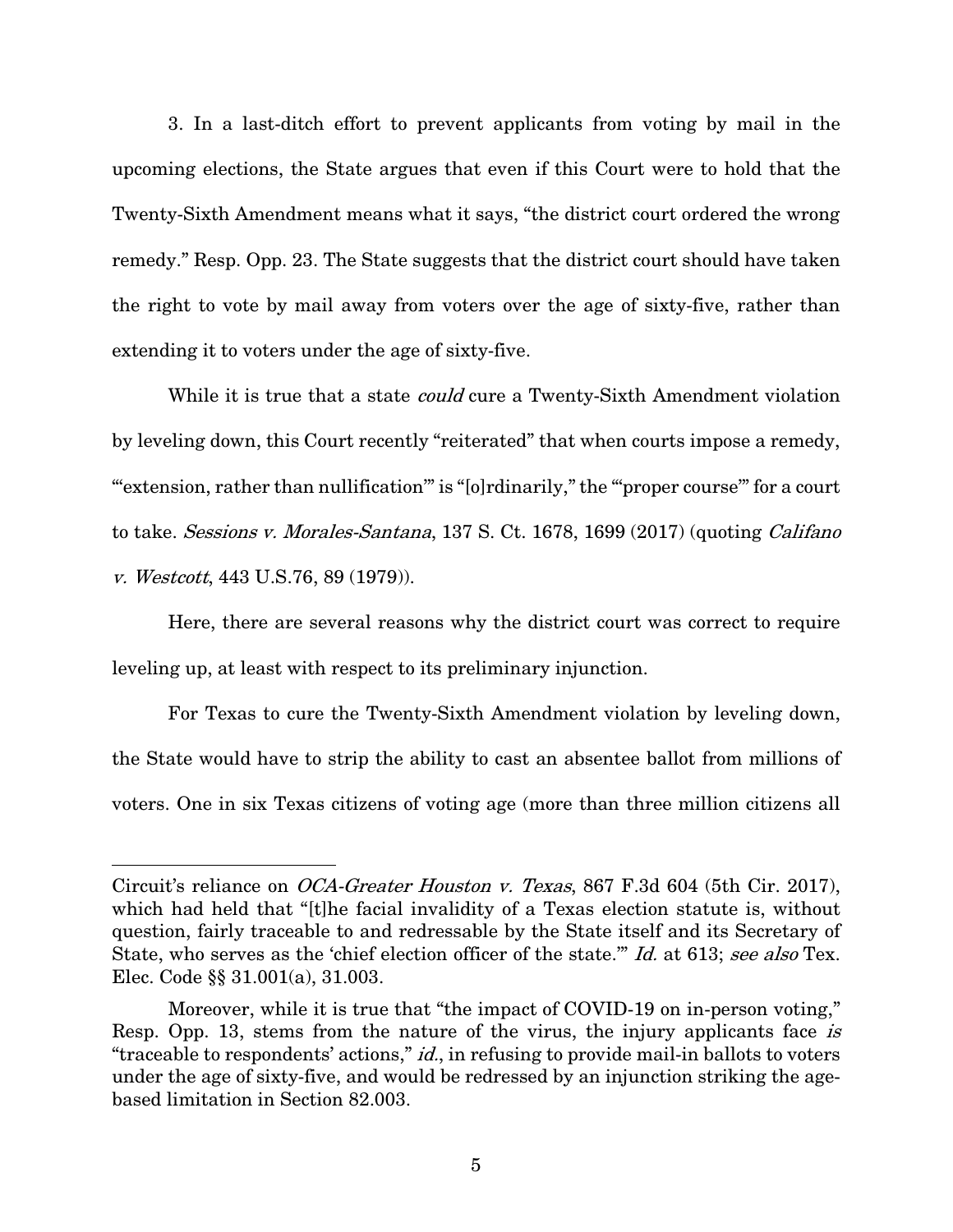<span id="page-8-1"></span>told) is over the age of sixty-five. U.S. Census Bureau, Citizen-Voting Age Population: Texas (Nov. 15, 2016), https://perma.cc/AR2B-ERHB. It is entirely unclear that a majority of the state legislature would choose to take the right away from a bloc of voters that participate at a higher rate than their younger counterparts. And it seems quite doubtful that the legislature would do so during the pendency of a pandemic that is especially threatening to older individuals.

<span id="page-8-0"></span>Moreover, given the importance of the right to vote, it would be improper for a federal court to deprive a large group of citizens of a right they have enjoyed for decades, and on which they may be especially reliant in this election cycle. This Court's foundational decision in Guinn v. United States, 238 U.S. 347 (1915), construing the Fifteenth Amendment suggested that the appropriate "consequence of the striking down of a discrimination clause" is that "a right of suffrage would be enjoyed by reason of the generic character of the provision which would remain after the discrimination was stricken out." *Id.* at 363. Striking the words "if the voter is 65 years of age or older on election day" from Section 82.003 would produce a leveling up and create, at least unless and until the Texas legislature provides otherwise, a right to vote by mail for any "eligible voter."

## II. The State's Argument Regarding the Timing of this Application Are Meritless.

The State's arguments that applicants were both too hasty and too dilatory in seeking the preliminary relief they obtained in the district court and the intervention they seek from this Court are both self-contradictory and wrong.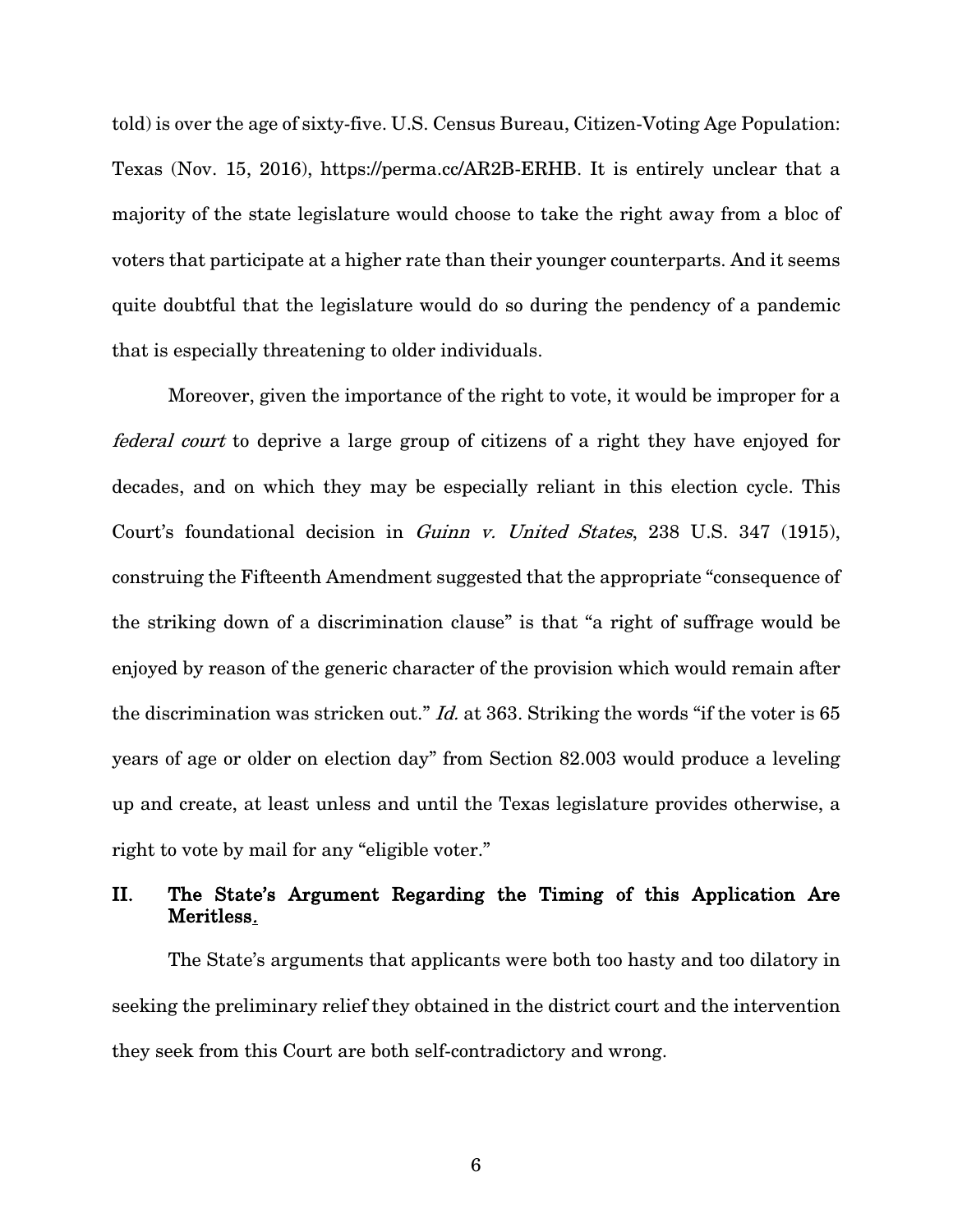1. Applicants were not too hasty in seeking relief in federal court. In making this argument, the State misstates the nature and the significance of the parallel state court litigation. That litigation has no bearing on the Twenty-Sixth Amendment claim at the core of this application. And contrary to the State's insinuations, the fact that some of the applicants here sought relief first in state court strengthens their argument for relief from this Court.[2](#page-9-2)

<span id="page-9-1"></span><span id="page-9-0"></span>The state-court litigation brought by and on behalf of voters, Texas Democratic Party v. DeBeauvoir, No. D-1-GN-20-001610 (Travis Cty. Dist. Ct. Mar. 20, 2020), did not concern Section 82.003 at all. Nor did it raise any federal claims, let alone claims under the Twenty-Sixth Amendment. Instead, it concerned only the proper interpretation of Tex. Elec. Code § 82.002, which permits an eligible voter to cast a mail-in ballot "if the voter has a sickness or physical condition that prevents the voter from appearing at the polling place on election day without a likelihood of . . . injuring the voter's health." The plaintiffs in the state-court litigation argued that a lack of immunity to COVID-19 was such a condition. Of course, they could not have brought that claim prior to the outbreak of COVID-19 in early spring.

Had the state-court litigation ultimately succeeded, there would have been no need for a preliminary injunction from a federal court on any of applicants' federallaw claims: the state-court decision would have enabled citizens to vote by mail using Section 82.002 during the pendency of the pandemic. In light of current conditions in

<span id="page-9-2"></span><sup>2</sup> Some of the challengers in the state-court proceedings are not plaintiffs in this case and, conversely, applicant Brenda Li Garcia was not a party to the statecourt proceedings.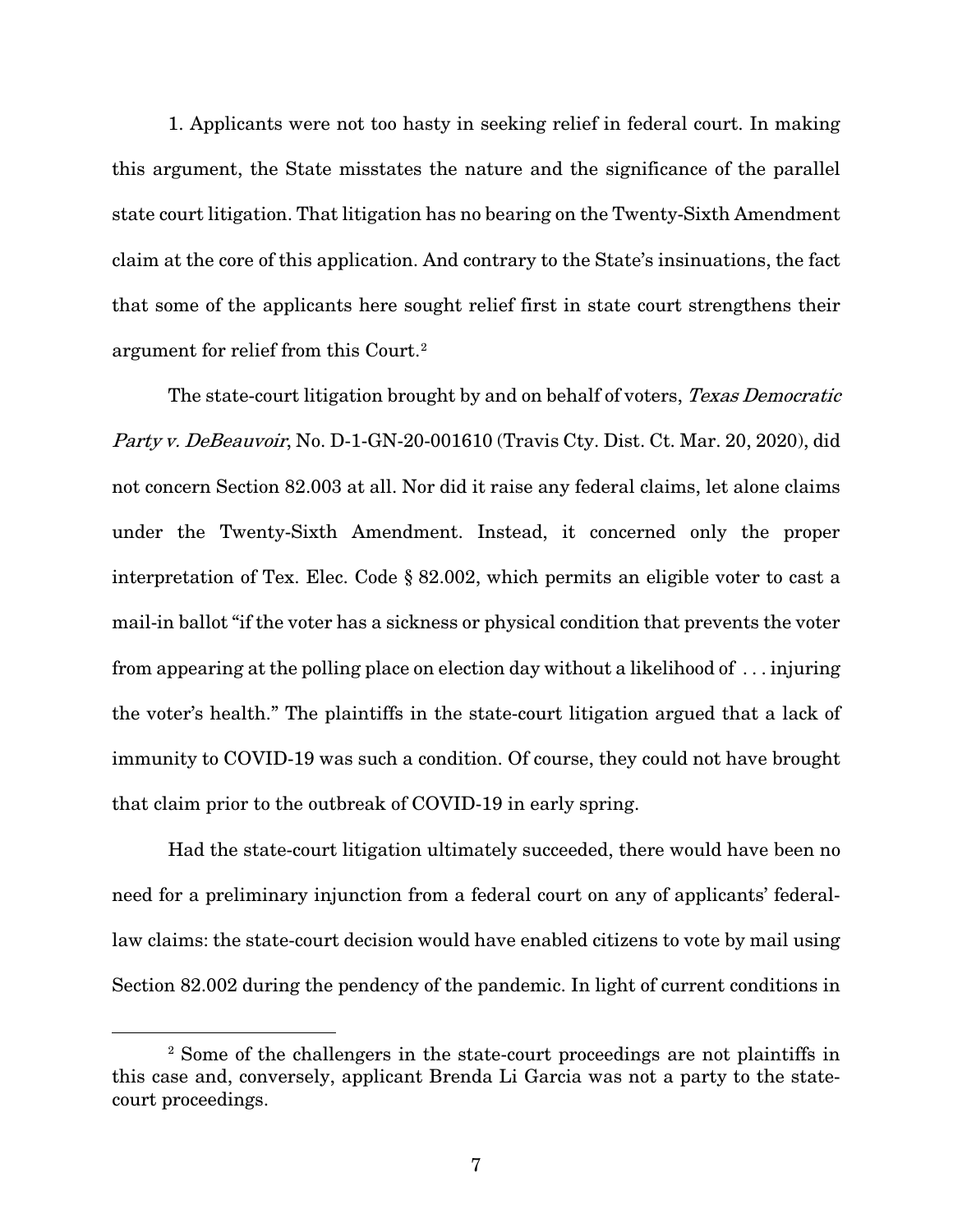Texas, where COVID-19 cases are still rising, the practical effect would have been that most Texas voters would have been entitled, as a matter of state law, to cast mail-in ballots throughout the 2020 election cycle. Applicants could then have litigated their Twenty-Sixth Amendment claims (as well as their other federal claims) on a conventional schedule in federal court without the need for preliminary relief.

<span id="page-10-1"></span><span id="page-10-0"></span>But the State vigorously, and ultimately successfully, resisted the claim that voters could use Section 82.002 to vote by mail during the pandemic. Indeed, the State went so far as to file a mandamus action to prohibit local election officials from advising voters that "fear of COVID-19" could justify using Section 82.002 to request an absentee ballot and to warn that "any 'third parties' who advised voters to apply for mail-in ballots due to a fear of COVID-19 could be prosecuted." See In re State, 2020 WL 2759629, at \*6 (Tex. May 27, 2020). Once the Texas Supreme Court definitively held that "a voter's lack of immunity to COVID-19, without more, is not a 'disability' as defined by the Election Code," *id.* at  $*2$ , voters no longer had any basis for seeking relief from the state courts on their state-law claims.

Applicants filed their federal case in April 2020 in the face of continued uncertainty over how the state courts would ultimately construe Section 82.002. There is literally no respect in which their Twenty-Sixth Amendment claim regarding Section 82.003's discrimination on the basis of age is "duplicative," Resp. Opp. 7, of the state-law claims regarding Section 82.003. Nor is the relief they sought for their Twenty-Sixth Amendment claims "indistinguishable," *id.* at 8, from the relief sought in the state-court suit, since the Twenty-Sixth Amendment challenge is not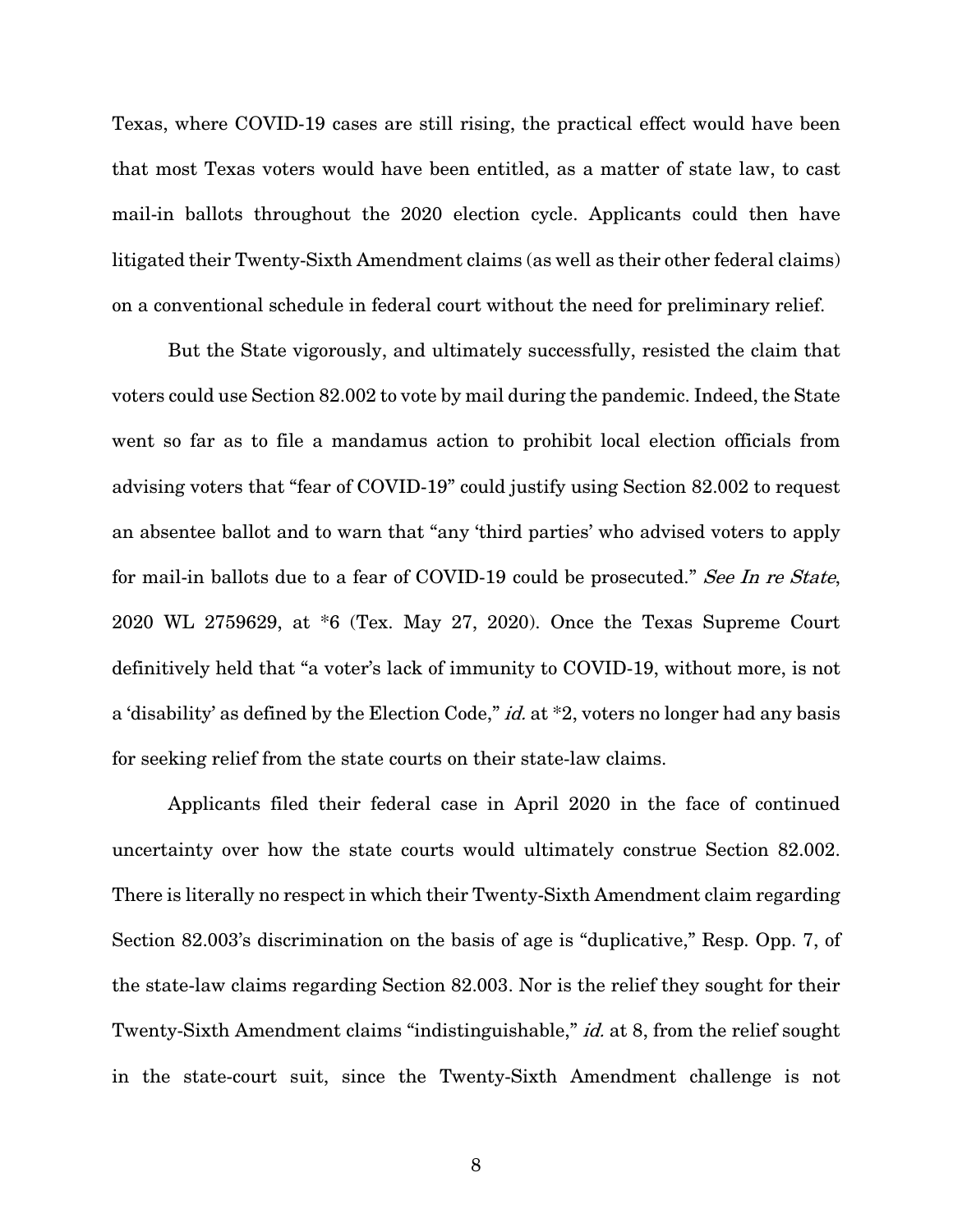dependent on the COVID-19 pandemic in any way and would be meritorious even if COVID-19 had never existed.

With respect to the Twenty-Sixth Amendment claims, there was no reason for either applicants or the federal district court to wait for the state courts' decision. Nothing the state courts might do with respect to construing the disability provision could have any bearing on the constitutionality of Section 82.003's age restriction. And given the first paragraph of the State's opposition in this Court, had applicants waited to file their Twenty-Sixth Amendment claim until after the state supreme court finally ruled on May 27, this Court can be sure that the State would have doubled down on its argument that applicants waited too long to seek any relief for the upcoming elections.[3](#page-11-0)

In short, applicants' federal complaint and request for preliminary injunctive relief and the district court's grant of such relief were timely, not premature.

2. Applicants were not "dilatory," Resp. Opp. 26, either before the Fifth Circuit or in this Court. The Fifth Circuit proceedings consumed two weeks from the time the State filed its motion for a stay pending appeal on May 20 to the panel's opinion explaining the decision to grant that stay issued on June 4. The State is simply wrong

<span id="page-11-0"></span><sup>3</sup> Respondents' laches argument cannot be taken seriously. The antiquity of the statute would of course provide no defense whatsoever to applicants' obtaining permanent declaratory and injunctive relief. Because they sought preliminary relief only on their as-applied claim, which turns on the discriminatory burden Section 82.003 imposes in light of the COVID-19 pandemic, that claim could not have been brought earlier. And in any event, applicant Cascino is twenty years old, and he would have lacked standing until he turned eighteen regardless of when Texas enacted Section 82.003.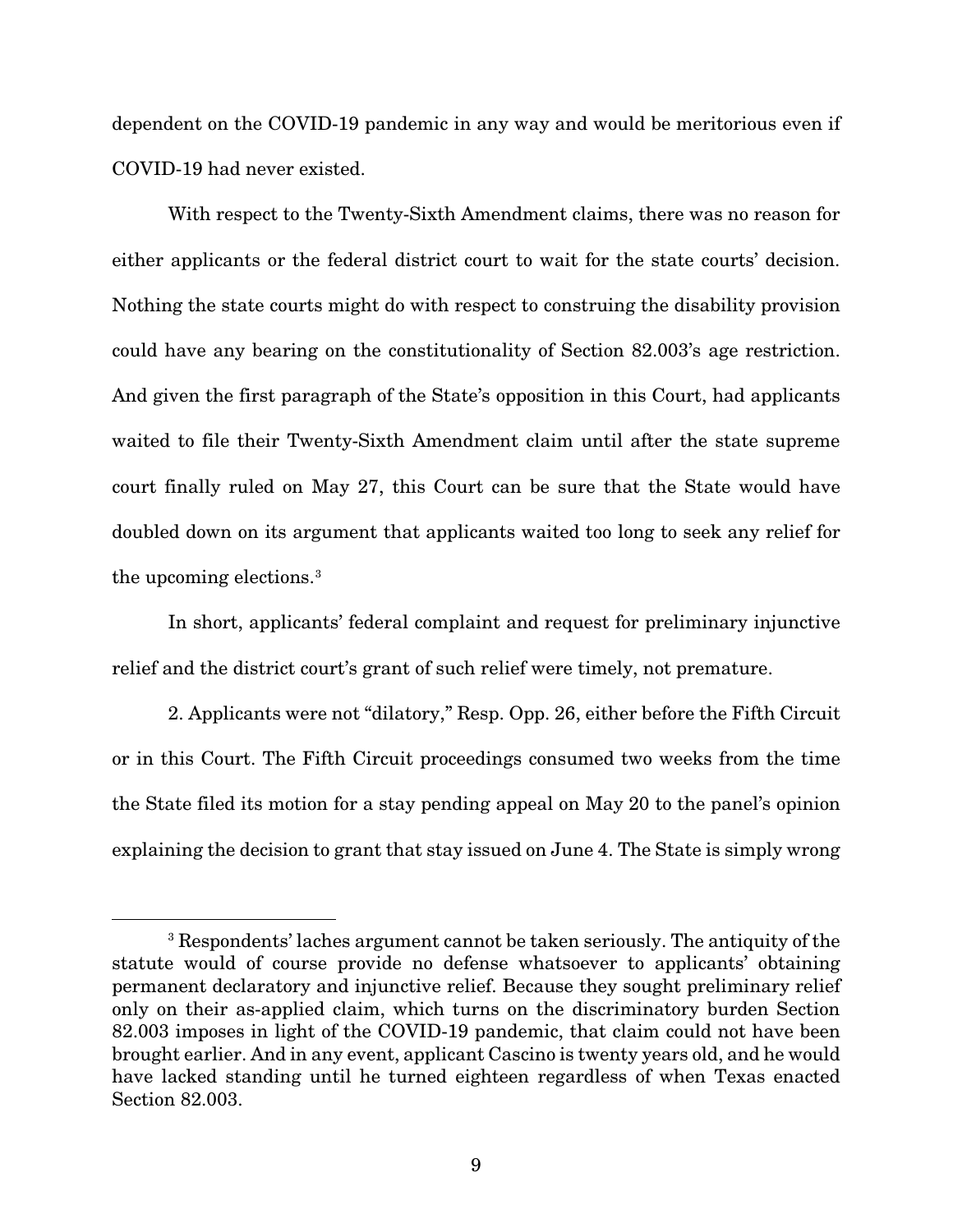to claim that "[t]he Fifth Circuit stayed the district court's injunction on May 20." Id. It did no such thing. The May 20 order was a "temporary administrative stay," App. App. 5, simply to enable the court of appeals to "consider[]the motion for stay pending appeal," Order of May 20, 2020, BL-10. Applicants had no basis for opposing that standard practice. Until the Fifth Circuit decided the State's motion and applicants saw its reasoning—events that did not occur until June 4—applicants could not have known whether they had a strong argument for this Court's intervention.

Within twelve days of the court of appeals' June 4 decision—which revealed that the Fifth Circuit simply misunderstood the Twenty-Sixth Amendment claim and that this misunderstanding tainted its decision to stay the district court's injunction—applicants filed both this application and a petition for writ of certiorari before judgment with this Court. No. 19-1389. That is not "nearly a month" later as the State disingenuously suggests, Resp. Opp. 1, and it is hardly dilatory.

Nor was there any point in seeking further relief from the Fifth Circuit once it issued the June 4 opinion. Even an expedited briefing schedule with a decision soon thereafter would not have protected applicants' interests in the upcoming election: If applicants ultimately prevailed, the State surely would have come to this Court arguing that it was too late to award any relief for the upcoming elections, since the State is arguing it is *already* too late now. And it was unlikely applicants *could* prevail in any further proceedings before the Fifth Circuit, given that the June 4 opinion is precedential.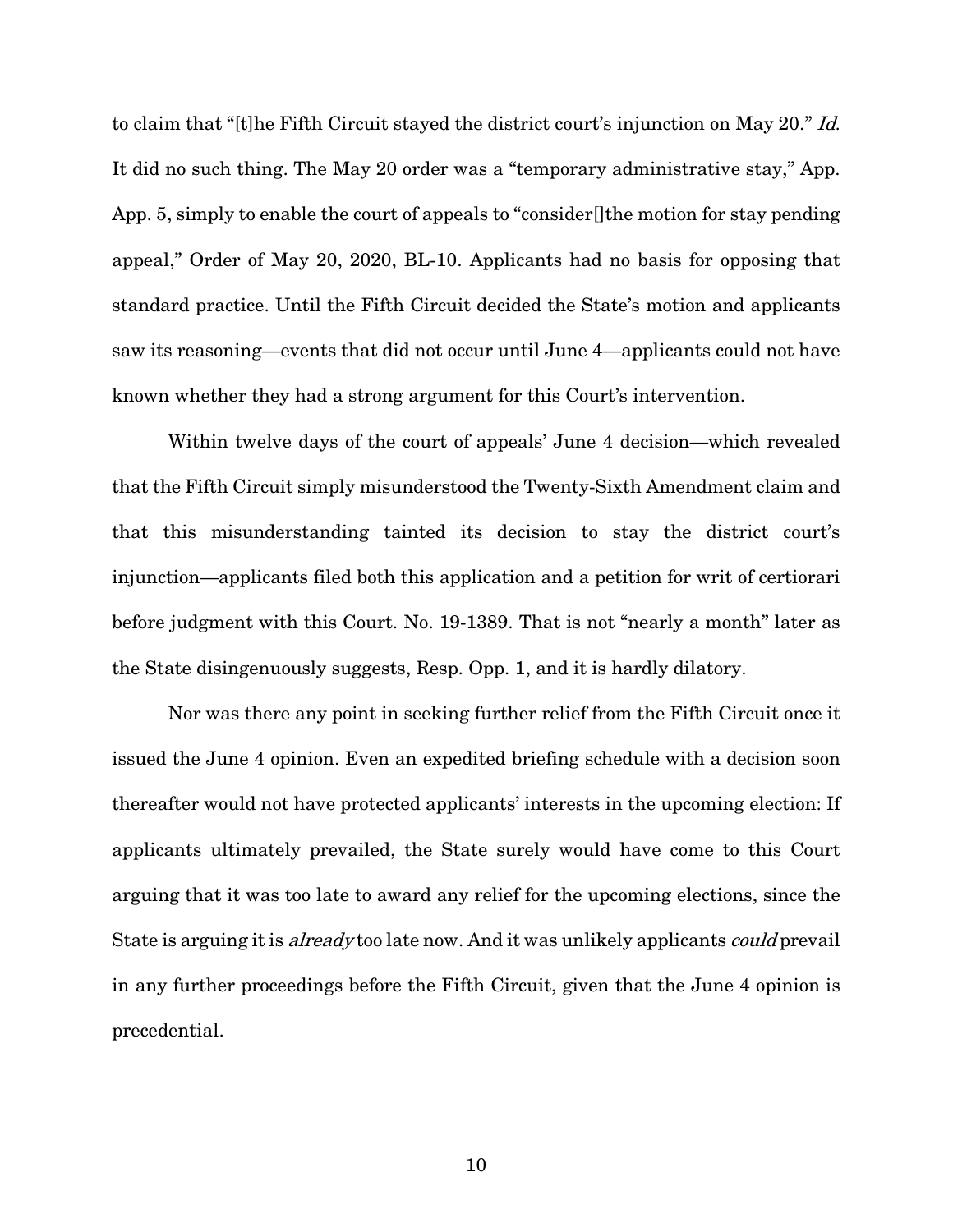<span id="page-13-0"></span>3. Applicants recognize that we are fast approaching the point at which vacating the stay and reinstating the preliminary injunction with respect to the July primary runoff could raise concerns under this Court's *Purcell* doctrine. But there can be no argument from *Purcell* with respect to the November 3 general election, which is also covered by the preliminary injunction because it too will occur "during the pendency of pandemic circumstances," Pet. App. 71a. That election was close to six months away when the district court entered its injunction and is still nearly five months away today. To the best of counsel's knowledge, this Court has never applied Purcell to overturn relief for an election that is still months away.

Tellingly, the State makes no argument that its current election practices are fixed; indeed, it touts all the ways it is changing its system to respond to the COVID-19 emergency. Resp. Opp. 4-6. And it is worth noting that for a month this spring between the state trial court's issuance of an injunction on April 17 allowing voters without COVID-19 immunity to vote by mail and the state supreme court's decision to stay that injunction on May 15—five of Texas's most populous counties were publicly informing citizens that they could vote by mail and urging them to do so, leading many individuals to apply for mail-in ballots. In this already fluid situation, Purcell does not require that federal courts refuse all relief for a clear constitutional violation.

Nor has the State offered any argument that it would face logistical difficulties in complying with the district court's preliminary injunction. Indeed, the experience between April 17 and May 15 shows that local officials are eminently capable of

11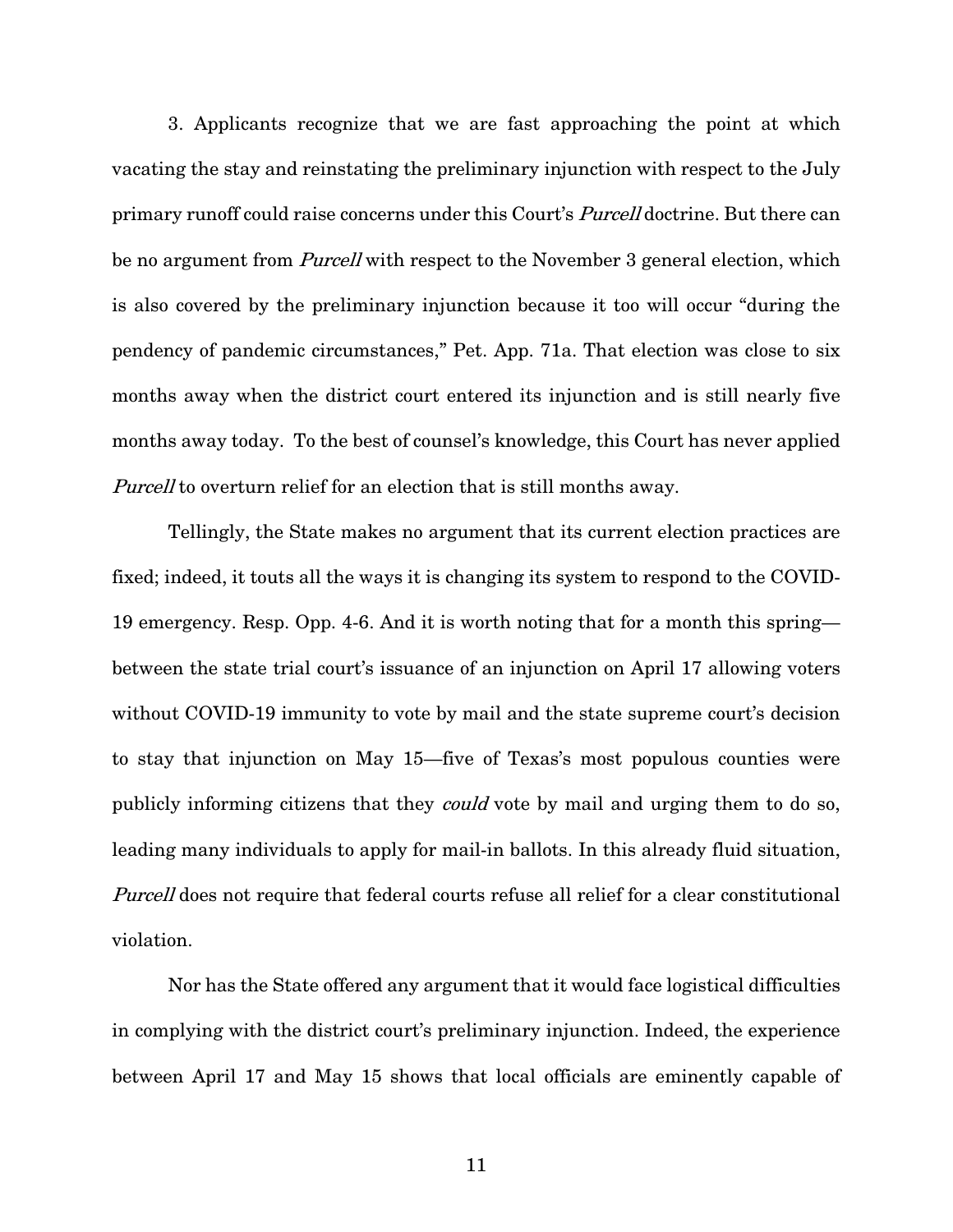complying with the district court's preliminary injunction. The State's most populous county filed an amicus brief in the Fifth Circuit stating exactly that. See Br. of Harris County in Support of Opposition To Defendants-Appellants' Emergency Motion For Stay Pending Appeal 3-4, 8-12, 20-21, BL-30. The only injury the State asserts is the boilerplate claim that any time a state cannot enforce its laws, it suffers an injury. Resp. Opp. 24. But when a state's law so clearly flouts a constitutional prohibition, that asserted injury rings hollow.

### **CONCLUSION**

This Court should vacate the Fifth Circuit's panel June 4, 2020, stay and reinstate the District Court's preliminary injunction for the upcoming 2020 primary and general elections.

Dated: June 23, 2020 Respectfully submitted,

By:  $\frac{1}{2}$   $\frac{1}{2}$   $\frac{1}{2}$   $\frac{1}{2}$   $\frac{1}{2}$   $\frac{1}{2}$ 

Pamela S. Karlan

Jeffrey L. Fisher Brian H. Fletcher Pamela S. Karlan STANFORD LAW SCHOOL ] SUPREME COURT LITIGATION CLINIC 559 Nathan Abbott Way Stanford, CA 94305

Robert Leslie Meyerhoff TEXAS DEMOCRATIC PARTY 314 E. Highland Mall Blvd., #508 Austin, TX 78752

Chad W. Dunn Counsel of Record K. Scott Brazil BRAZIL & DUNN, LLP 4407 Bee Caves Road, Suite 111 Austin, Texas 78746 Telephone: (512) 717-9822 chad@brazilanddunn.com

Armand Derfner DERFNER & ALTMAN 575 King Street, Suite B Charleston, SC 29403